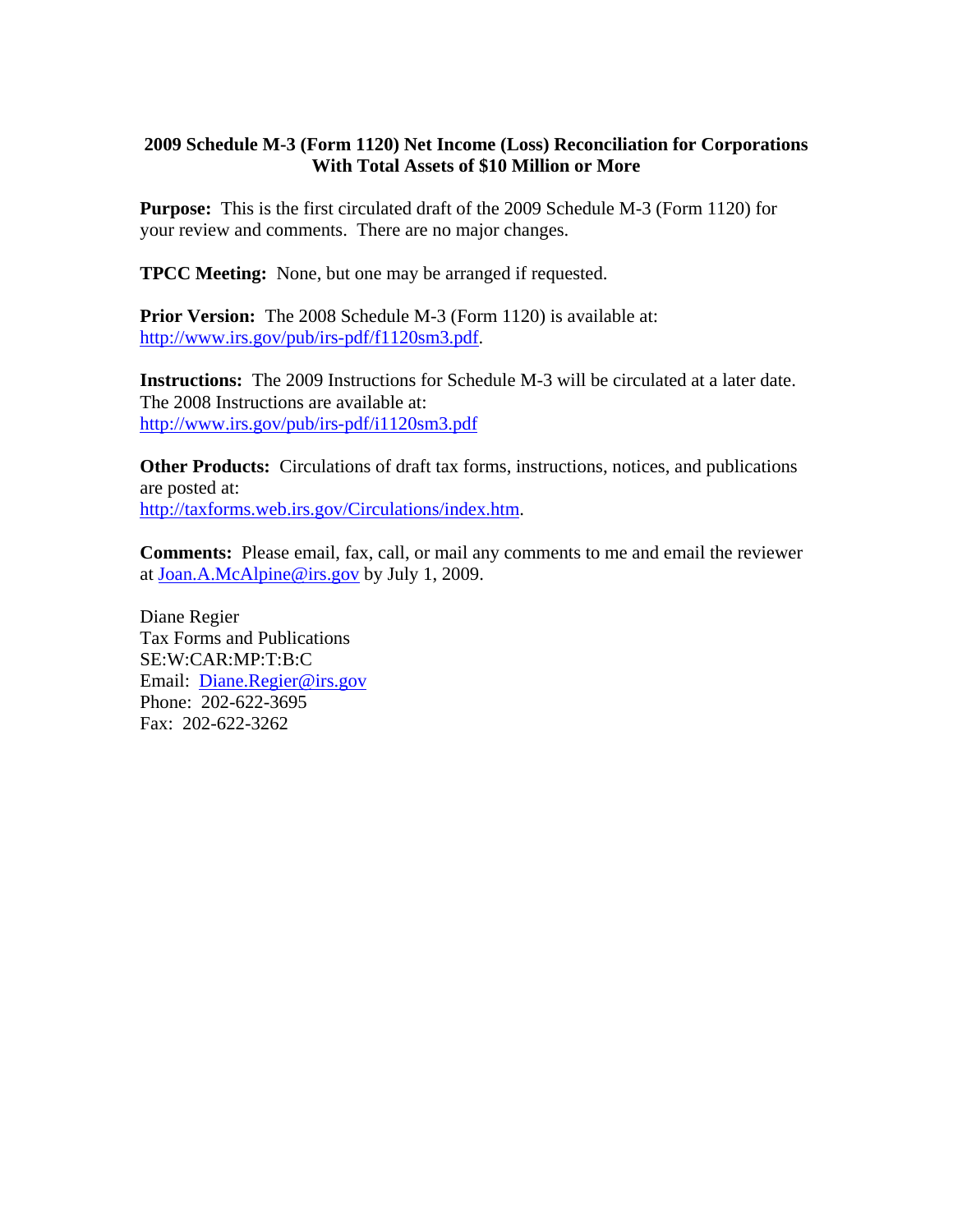|                                                                       | <b>SCHEDULE M-3</b>                                                       |                                                                                                                                                                                                                                                                                                                                                                                                                                                                                                                                  | <b>Net Income (Loss) Reconciliation for Corporations</b> |                                        | OMB No. 1545-0123                        |
|-----------------------------------------------------------------------|---------------------------------------------------------------------------|----------------------------------------------------------------------------------------------------------------------------------------------------------------------------------------------------------------------------------------------------------------------------------------------------------------------------------------------------------------------------------------------------------------------------------------------------------------------------------------------------------------------------------|----------------------------------------------------------|----------------------------------------|------------------------------------------|
| (Form 1120)<br>Department of the Treasury<br>Internal Revenue Service |                                                                           | <b>With Total Assets of \$10 Million or More</b><br>Attach to Form 1120 or 1120-C.                                                                                                                                                                                                                                                                                                                                                                                                                                               | 2008                                                     |                                        |                                          |
|                                                                       |                                                                           | Name of corporation (common parent, if consolidated return)                                                                                                                                                                                                                                                                                                                                                                                                                                                                      | $\blacktriangleright$ See separate instructions.         |                                        | <b>Employer identification number</b>    |
|                                                                       | Check applicable box(es):                                                 | Non-consolidated return<br>$(1)$                                                                                                                                                                                                                                                                                                                                                                                                                                                                                                 | (2)                                                      | Consolidated return (Form 1120 only)   |                                          |
|                                                                       |                                                                           | Mixed 1120/L/PC group<br>(3)                                                                                                                                                                                                                                                                                                                                                                                                                                                                                                     | (4)                                                      | Dormant subsidiaries schedule attached |                                          |
| Part I                                                                |                                                                           | Financial Information and Net Income (Loss) Reconciliation (see instructions)                                                                                                                                                                                                                                                                                                                                                                                                                                                    |                                                          |                                        |                                          |
|                                                                       | <b>_</b> Yes.<br>$\Box$<br>No.<br>Yes.<br>Go to line 1c.<br>No.<br>$\Box$ | 1a Did the corporation file SEC Form 10-K for its income statement period ending with or within this tax year?<br>Skip lines 1b and 1c and complete lines 2a through 11 with respect to that SEC Form 10-K.<br>Go to line 1b. See instructions if multiple non-tax-basis income statements are prepared.<br><b>b</b> Did the corporation prepare a certified audited non-tax-basis income statement for that period?<br>Skip line 1c and complete lines 2a through 11 with respect to that income statement.                     |                                                          |                                        |                                          |
| b                                                                     | $\Box$<br>No.<br>$\Box$ No.                                               | c Did the corporation prepare a non-tax-basis income statement for that period?<br>$\Box$ Yes. Complete lines 2a through 11 with respect to that income statement.<br>Skip lines 2a through 3c and enter the corporation's net income (loss) per its books and records on line 4a.<br>2a Enter the income statement period: Beginning<br>Has the corporation's income statement been restated for the income statement period on line 2a?<br>$\Box$ Yes. (If "Yes," attach an explanation and the amount of each item restated.) | MM/DD/YYYY                                               | MM/DD/YYYY<br>Ending                   |                                          |
|                                                                       | $\Box$ No.<br>$\Box$ Yes.<br>No.<br>stock.                                | c Has the corporation's income statement been restated for any of the five income statement periods preceding the period on line 2a?<br>$\Box$ Yes. (If "Yes," attach an explanation and the amount of each item restated.)<br>3a Is any of the corporation's voting common stock publicly traded?<br>If "No," go to line 4a.<br><b>b</b> Enter the symbol of the corporation's primary U.S. publicly traded voting common                                                                                                       |                                                          |                                        |                                          |
|                                                                       | common stock                                                              | Enter the nine-digit CUSIP number of the corporation's primary publicly traded voting<br>the contract of the contract of the contract of the contract of the                                                                                                                                                                                                                                                                                                                                                                     |                                                          |                                        |                                          |
|                                                                       | $(1)$ GAAP                                                                | 4a Worldwide consolidated net income (loss) from income statement source identified in Part I, line 1.<br><b>b</b> Indicate accounting standard used for line 4a (see instructions):<br>(2) $\Box$ IFRS (3) $\Box$ Statutory (4) $\Box$ Tax-basis (5) $\Box$ Other (specify)                                                                                                                                                                                                                                                     |                                                          |                                        | 4a                                       |
| b<br>6a<br>b                                                          |                                                                           | 5a Net income from nonincludible foreign entities (attach schedule)<br>Net loss from nonincludible foreign entities (attach schedule and enter as a positive amount).<br>Net income from nonincludible U.S. entities (attach schedule)<br>Net loss from nonincludible U.S. entities (attach schedule and enter as a positive amount)                                                                                                                                                                                             |                                                          |                                        | 5a<br>5b<br>6a<br>6b                     |
| 7a<br>b<br>c                                                          |                                                                           | Net income (loss) of other includible foreign disregarded entities (attach schedule)<br>Net income (loss) of other includible U.S. disregarded entities (attach schedule)<br>Net income (loss) of other includible entities (attach schedule)                                                                                                                                                                                                                                                                                    |                                                          |                                        | 7a<br>7b<br>7c                           |
| 8                                                                     | schedule)                                                                 | Adjustment to eliminations of transactions between includible entities and nonincludible entities (attach<br>and the contract of the contract of the contract of the contract of the contract of the contract of                                                                                                                                                                                                                                                                                                                 |                                                          |                                        | 8                                        |
| 9<br>10a<br>b<br>с<br>11                                              |                                                                           | Adjustment to reconcile income statement period to tax year (attach schedule)<br>Intercompany dividend adjustments to reconcile to line 11 (attach schedule)<br>Other statutory accounting adjustments to reconcile to line 11 (attach schedule)<br>Other adjustments to reconcile to amount on line 11 (attach schedule)<br>Net income (loss) per income statement of includible corporations. Combine lines 4 through 10                                                                                                       |                                                          |                                        | 9<br>10a<br>10b<br>10 <sub>c</sub><br>11 |
| 12                                                                    |                                                                           | Note. Part I, line 11, must equal the amount on Part II, line 30, column (a), and Schedule M-2, line 2.<br>Enter the total amount (not just the corporation's share) of the assets and liabilities of all entities included or removed on the following lines.                                                                                                                                                                                                                                                                   |                                                          |                                        |                                          |
|                                                                       |                                                                           |                                                                                                                                                                                                                                                                                                                                                                                                                                                                                                                                  | <b>Total Assets</b>                                      | <b>Total Liabilities</b>               |                                          |

|                                                                      |  |  |  | Total Assets | Total Liabilities |
|----------------------------------------------------------------------|--|--|--|--------------|-------------------|
| <b>a</b> Included on Part I, line 4 $\ldots$ , $\blacktriangleright$ |  |  |  |              |                   |
| <b>b</b> Removed on Part I, line 5 $\ldots$ $\ldots$                 |  |  |  |              |                   |
| <b>c</b> Removed on Part I, line 6 $\ldots$ $\ldots$                 |  |  |  |              |                   |
| <b>d</b> Included on Part I, line 7 $\ldots$ $\ldots$                |  |  |  |              |                   |
|                                                                      |  |  |  |              |                   |

**For Paperwork Reduction Act Notice, see the Instructions for Form 1120.** Cat. No. 37961C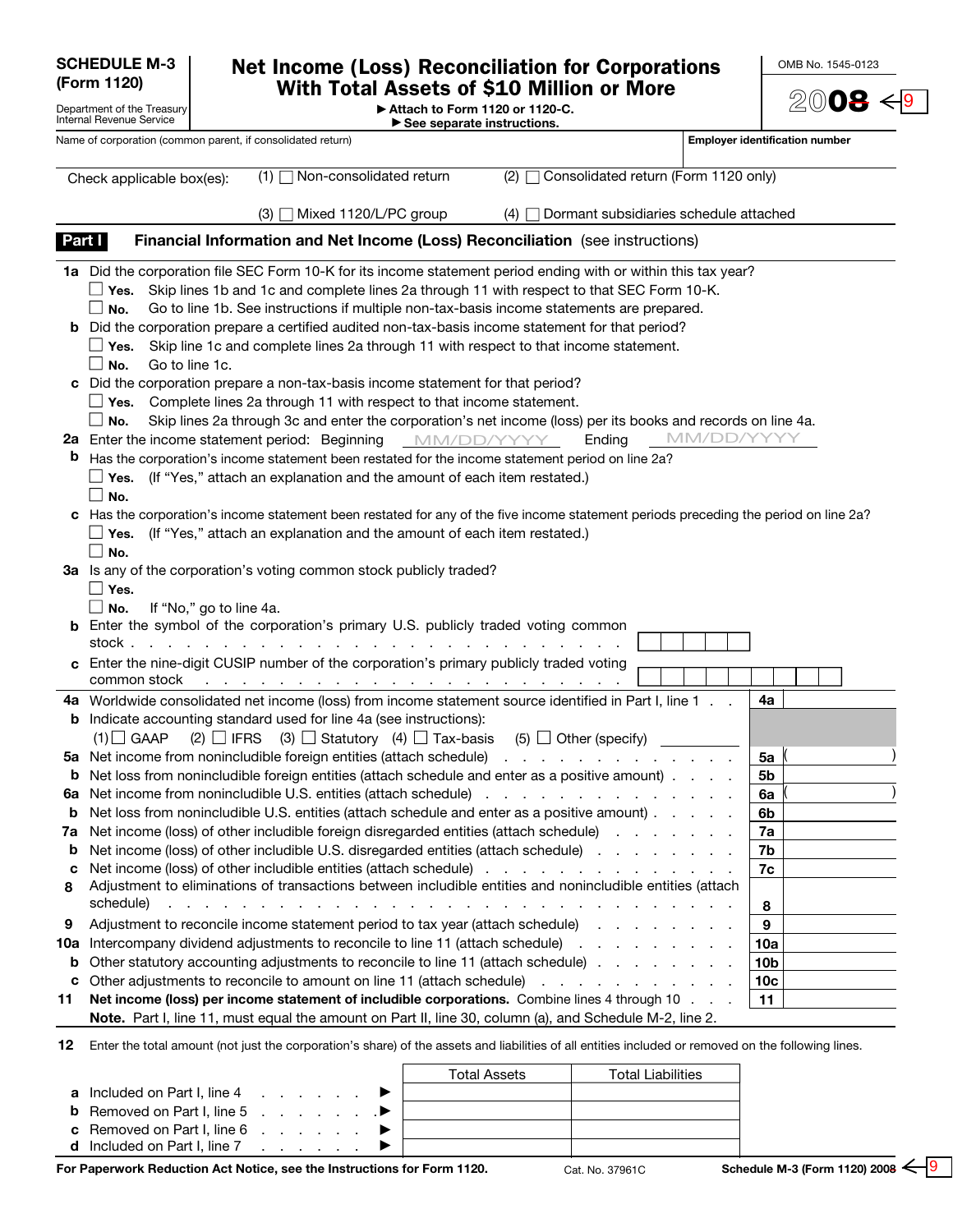|                                                                                                                                                     | 19<br>Schedule M-3 (Form 1120) 2008 $\leftarrow$                                                                           |                          |                               |                                       | Page 2                                      |  |  |  |
|-----------------------------------------------------------------------------------------------------------------------------------------------------|----------------------------------------------------------------------------------------------------------------------------|--------------------------|-------------------------------|---------------------------------------|---------------------------------------------|--|--|--|
|                                                                                                                                                     | Name of corporation (common parent, if consolidated return)                                                                |                          |                               | <b>Employer identification number</b> |                                             |  |  |  |
|                                                                                                                                                     | Check applicable box(es): (1) $\Box$ Consolidated group (2) $\Box$<br>Parent corp                                          | (3)                      | Consolidated eliminations (4) |                                       | Subsidiary corp (5)   Mixed 1120/L/PC group |  |  |  |
|                                                                                                                                                     | Check if a sub-consolidated: $(6)$ 1120 group (7)<br>1120 eliminations                                                     |                          |                               |                                       |                                             |  |  |  |
|                                                                                                                                                     | Name of subsidiary (if consolidated return)                                                                                |                          |                               | <b>Employer identification number</b> |                                             |  |  |  |
| Reconciliation of Net Income (Loss) per Income Statement of Includible Corporations With<br>Part II<br>Taxable Income per Return (see instructions) |                                                                                                                            |                          |                               |                                       |                                             |  |  |  |
|                                                                                                                                                     | <b>Income (Loss) Items</b>                                                                                                 | (a)<br>Income (Loss) per | (b)<br>Temporary              | (c)<br>Permanent                      | (d)<br>Income (Loss)                        |  |  |  |
|                                                                                                                                                     | (Attach schedules for lines 1 through 11)                                                                                  | Income Statement         | <b>Difference</b>             | <b>Difference</b>                     | per Tax Return                              |  |  |  |
| 1                                                                                                                                                   | Income (loss) from equity method foreign corporations                                                                      |                          |                               |                                       |                                             |  |  |  |
| 2<br>3                                                                                                                                              | Gross foreign dividends not previously taxed<br>Subpart F, QEF, and similar income inclusions .                            |                          |                               |                                       |                                             |  |  |  |
| 4                                                                                                                                                   | Section 78 gross-up                                                                                                        |                          |                               |                                       |                                             |  |  |  |
| 5                                                                                                                                                   | Gross foreign distributions previously taxed                                                                               |                          |                               |                                       |                                             |  |  |  |
| 6                                                                                                                                                   | Income (loss) from equity method U.S. corporations                                                                         |                          |                               |                                       |                                             |  |  |  |
| 7                                                                                                                                                   | U.S. dividends not eliminated in tax consolidation                                                                         |                          |                               |                                       |                                             |  |  |  |
| 8                                                                                                                                                   | Minority interest for includible corporations<br>$\sim 10^{-1}$ .                                                          |                          |                               |                                       |                                             |  |  |  |
| 9                                                                                                                                                   | Income (loss) from U.S. partnerships                                                                                       |                          |                               |                                       |                                             |  |  |  |
| 10                                                                                                                                                  | Income (loss) from foreign partnerships                                                                                    |                          |                               |                                       |                                             |  |  |  |
| 11                                                                                                                                                  | Income (loss) from other pass-through entities .                                                                           |                          |                               |                                       |                                             |  |  |  |
| 12                                                                                                                                                  | Items relating to reportable transactions (attach<br>details)<br><u>.</u>                                                  |                          |                               |                                       |                                             |  |  |  |
| 13                                                                                                                                                  | Interest income (attach Form 8916-A)                                                                                       |                          |                               |                                       |                                             |  |  |  |
| 14                                                                                                                                                  | Total accrual to cash adjustment                                                                                           |                          |                               |                                       |                                             |  |  |  |
| 15                                                                                                                                                  | <b>Hedging transactions</b><br>and a straightful control of the                                                            |                          |                               |                                       |                                             |  |  |  |
| 16                                                                                                                                                  | Mark-to-market income (loss)                                                                                               |                          |                               |                                       |                                             |  |  |  |
| 17                                                                                                                                                  | Cost of goods sold (attach Form 8916-A)                                                                                    |                          |                               |                                       |                                             |  |  |  |
| 18                                                                                                                                                  | Sale versus lease (for sellers and/or lessors)                                                                             |                          |                               |                                       |                                             |  |  |  |
| 19<br>20                                                                                                                                            | Section 481(a) adjustments<br>and a strain and a<br>Unearned/deferred revenue<br>and a straight and a straight and         |                          |                               |                                       |                                             |  |  |  |
| 21                                                                                                                                                  | Income recognition from long-term contracts                                                                                |                          |                               |                                       |                                             |  |  |  |
| 22                                                                                                                                                  | Original issue discount and other imputed interest                                                                         |                          |                               |                                       |                                             |  |  |  |
|                                                                                                                                                     | 23a Income statement gain/loss on sale, exchange,                                                                          |                          |                               |                                       |                                             |  |  |  |
|                                                                                                                                                     | abandonment, worthlessness, or other disposition of                                                                        |                          |                               |                                       |                                             |  |  |  |
|                                                                                                                                                     | assets other than inventory and pass-through entities                                                                      |                          |                               |                                       |                                             |  |  |  |
|                                                                                                                                                     | <b>b</b> Gross capital gains from Schedule D, excluding<br>amounts from pass-through entities                              |                          |                               |                                       |                                             |  |  |  |
|                                                                                                                                                     | c Gross capital losses from Schedule D, excluding<br>amounts from pass-through entities, abandonment                       |                          |                               |                                       |                                             |  |  |  |
|                                                                                                                                                     | losses, and worthless stock losses                                                                                         |                          |                               |                                       |                                             |  |  |  |
|                                                                                                                                                     | d Net gain/loss reported on Form 4797, line 17,<br>excluding amounts from pass-through entities,                           |                          |                               |                                       |                                             |  |  |  |
|                                                                                                                                                     | abandonment losses, and worthless stock losses                                                                             |                          |                               |                                       |                                             |  |  |  |
|                                                                                                                                                     | e Abandonment losses<br>.                                                                                                  |                          |                               |                                       |                                             |  |  |  |
| f                                                                                                                                                   | Worthless stock losses (attach details)                                                                                    |                          |                               |                                       |                                             |  |  |  |
| g                                                                                                                                                   | Other gain/loss on disposition of assets other than inventory                                                              |                          |                               |                                       |                                             |  |  |  |
| 24                                                                                                                                                  | Capital loss limitation and carryforward used                                                                              |                          |                               |                                       |                                             |  |  |  |
| 25                                                                                                                                                  | Other income (loss) items with differences (attach schedule)                                                               |                          |                               |                                       |                                             |  |  |  |
| 26                                                                                                                                                  | Total income (loss) items. Combine lines 1 through 25                                                                      |                          |                               |                                       |                                             |  |  |  |
| 27                                                                                                                                                  | Total expense/deduction items (from Part III, line 36)<br>Other items with no differences                                  |                          |                               |                                       |                                             |  |  |  |
| 28                                                                                                                                                  | 29a Mixed groups, see instructions. All others, combine                                                                    |                          |                               |                                       |                                             |  |  |  |
|                                                                                                                                                     | lines 26 through 28 $\ldots$ $\ldots$ $\ldots$ $\ldots$                                                                    |                          |                               |                                       |                                             |  |  |  |
|                                                                                                                                                     | <b>b</b> PC insurance subgroup reconciliation totals                                                                       |                          |                               |                                       |                                             |  |  |  |
|                                                                                                                                                     | c Life insurance subgroup reconciliation totals                                                                            |                          |                               |                                       |                                             |  |  |  |
| 30                                                                                                                                                  | Reconciliation totals. Combine lines 29a through 29c                                                                       |                          |                               |                                       |                                             |  |  |  |
|                                                                                                                                                     | Note. Line 30, column (a), must equal the amount on Part I, line 11, and column (d) must equal Form 1120, page 1, line 28. |                          |                               |                                       |                                             |  |  |  |